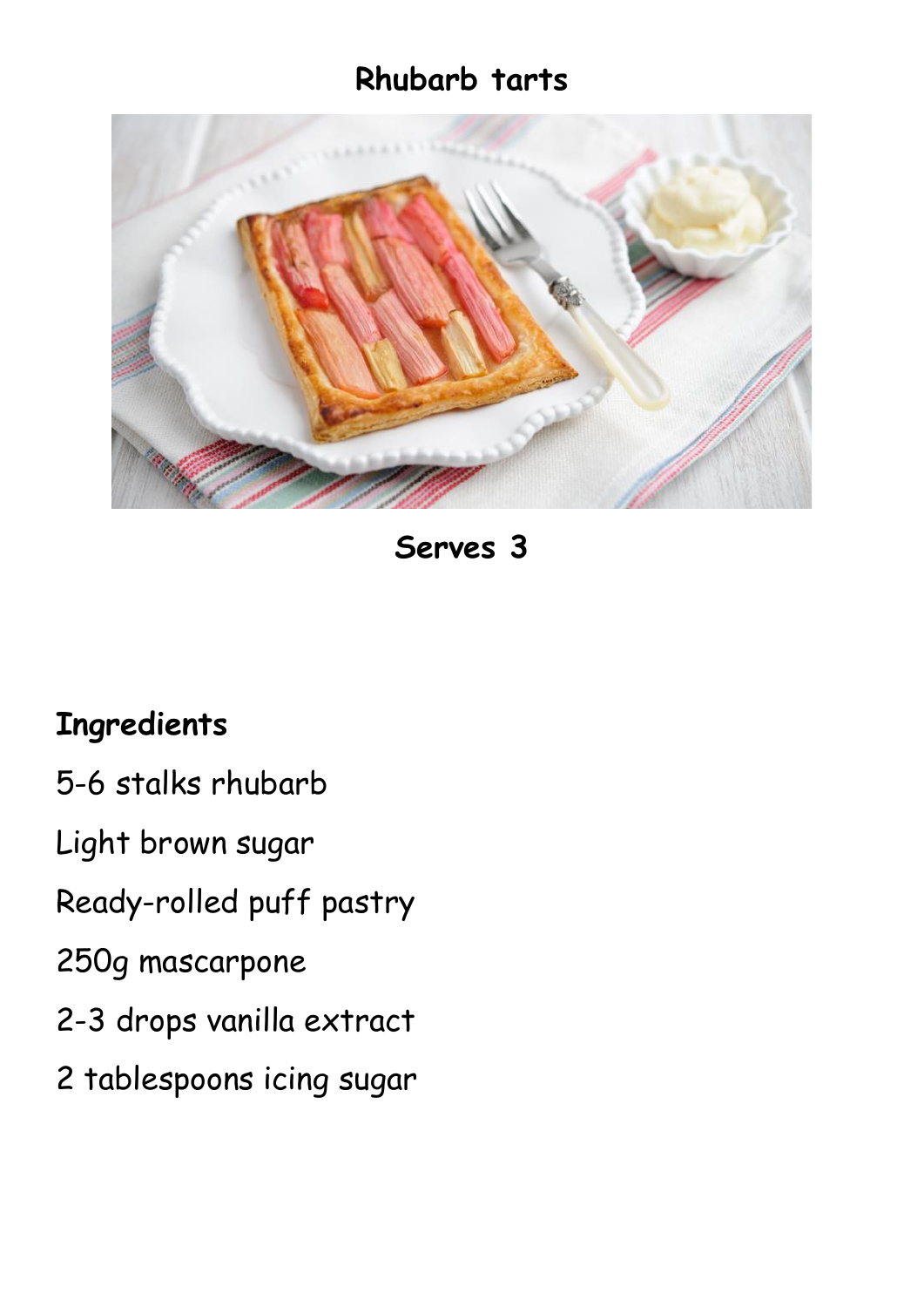## **Equipment**

Chopping board (fruit) Roasting tin Sharp knife Baking sheet Timer Rolling pin Pastry brush Small bowl Medium mixing bowl Electric whisk Measuring spoons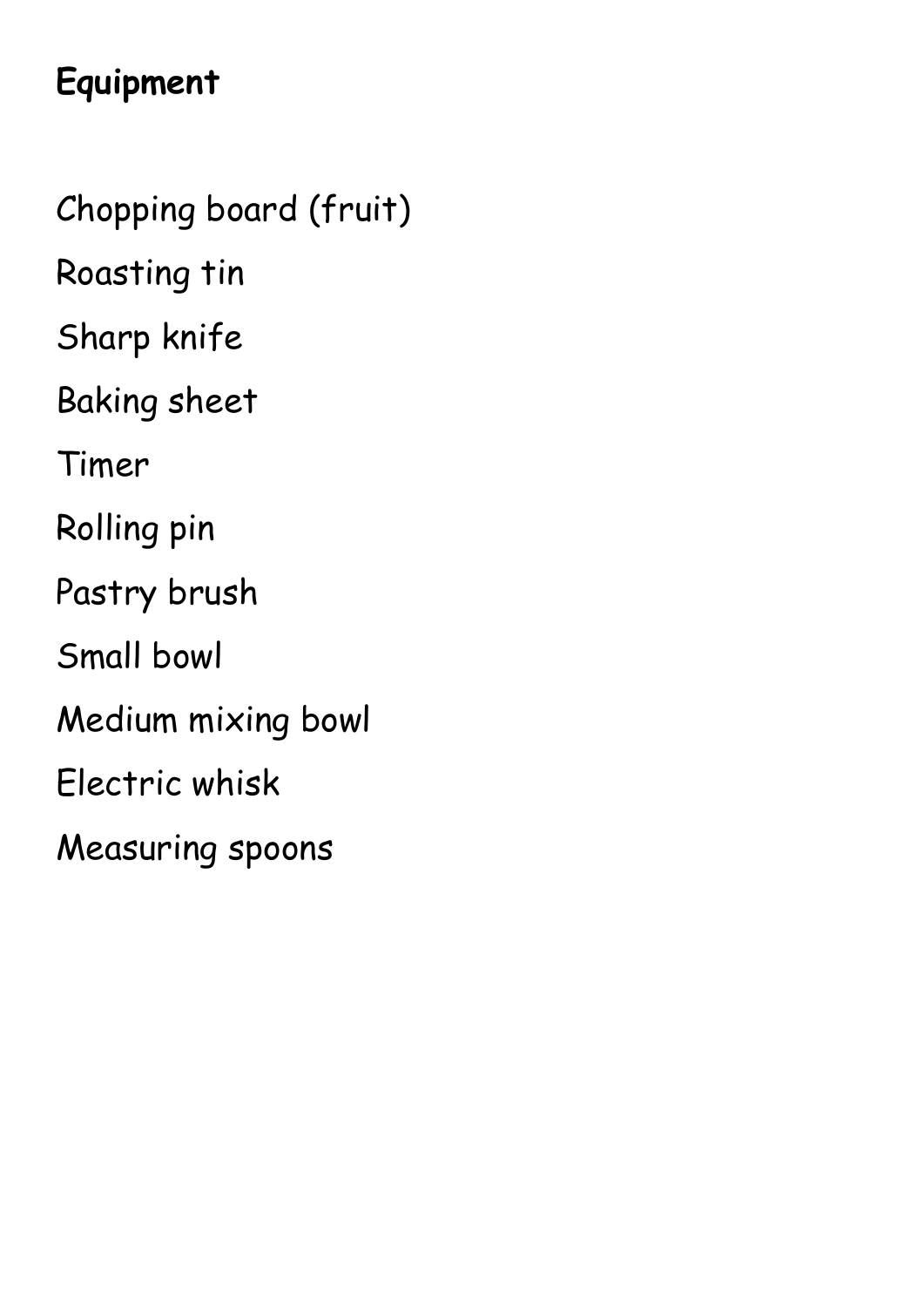## Method:

Preheat the oven to 200C.

- 1. Cut the rhubarb into 15cm lengths and place in the roasting tin with 2 tablespoons water and 1 tablespoon light brown sugar.
- 2. Roast for 10-15 minutes until just soft.
- 3. Allow to cool.
- 4. Turn the oven up to 220C.
- 5. Lightly grease the baking sheet.
- 6. Unroll the pastry and roll to make slightly thinner.
- 7. Cut into 3 equal rectangles.
- 8. Using a sharp knife, score a 1.5cm border around each rectangle, being careful not to cut through the pastry.
- 9. Place the rectangles on the baking sheet.